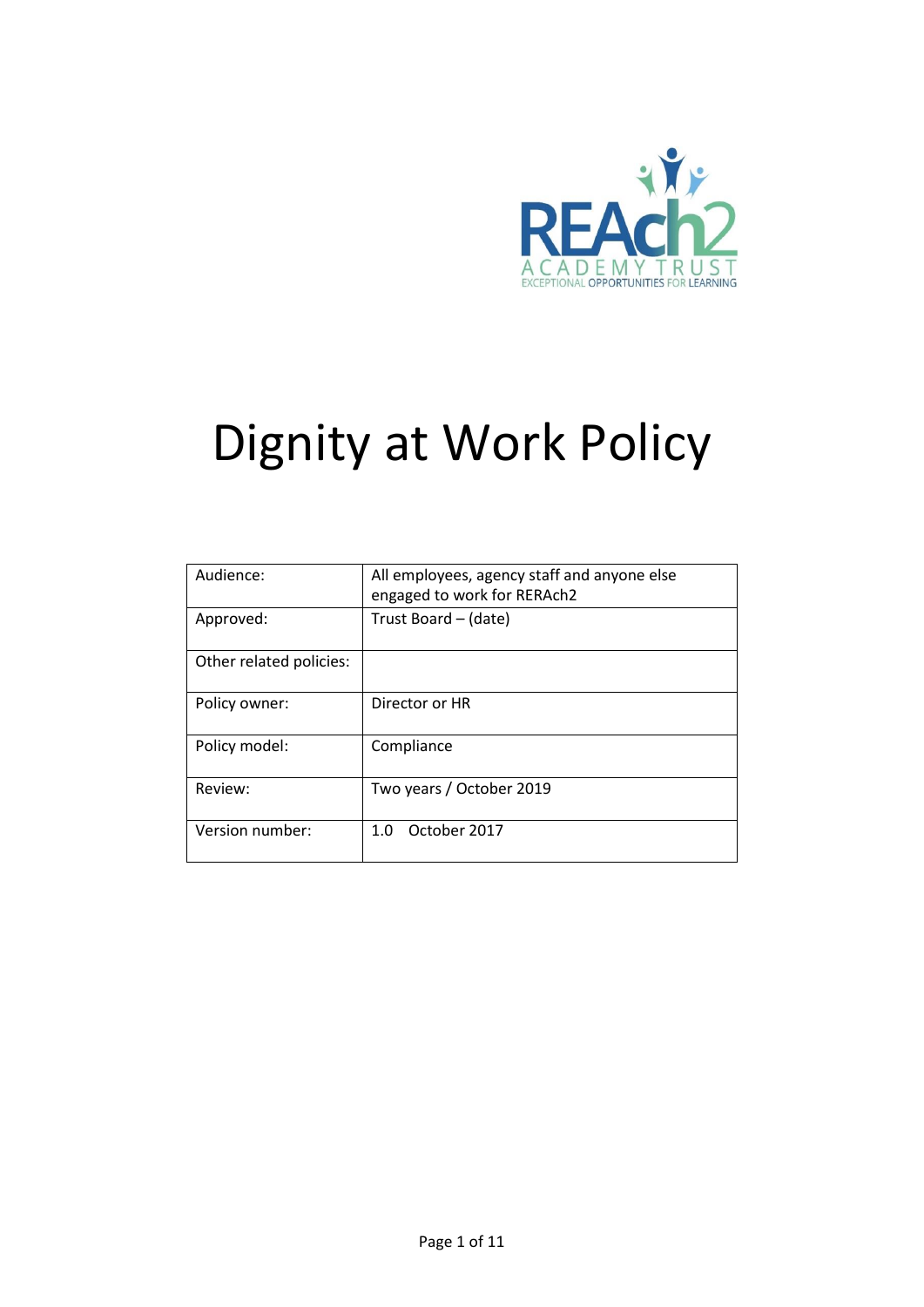## REAch2 Dignity at Work Policy



At REAch2, our actions and our intentions as school leaders are guided by our Touchstones:

| Integrity        | We recognise that we lead by example and if we want children to grow up to<br>behave appropriately and with integrity then we must model this behaviour            |
|------------------|--------------------------------------------------------------------------------------------------------------------------------------------------------------------|
| Responsibility   | We act judiciously with sensitivity and care. We don't make excuses, but mindfully<br>answer for actions and continually seek to make improvements                 |
| <b>Inclusion</b> | We acknowledge and celebrate that all people are different and can play a role in<br>the REAch2 family whatever their background or learning style                 |
| Enjoyment        | Providing learning that is relevant, motivating and engaging releases a child's<br>curiosity and fun, so that a task can be tackled and their goals achieved       |
| Inspiration      | Inspiration breathes life into our schools. Introducing children to influential<br>experiences of people and place, motivates them to live their lives to the full |
| Learning         | Children and adults will flourish in their learning and through learning discover a<br>future that is worth pursuing                                               |
| Leadership       | REAch2 aspires for high quality leadership by seeking out talent, developing<br>potential and spotting the possible in people as well as the actual                |

### **Contents**

|                                       | Page |
|---------------------------------------|------|
| POLICY OVERVIEW                       | 3    |
| Overarching principles                | 3    |
| Intended impact                       | 3    |
| Roles and responsibilities            | 3    |
| POLICY PRINCIPLES IN DETAIL           | 4    |
| DEFINITION OF HARASSMENT AND BULLYING | 4    |
| <b>IMPLEMENTATION</b>                 | 7    |
| Informal resolution                   |      |
| Formal resolution                     | 8    |
| POSSIBLE OUTCOMES                     | 9    |
| <b>APPEALS</b>                        | 9    |
| <b>MALICIOUS ALLEGATIONS</b>          | 10   |
| THIRD PARTY HARASSMENT                | 11   |
| <b>ANNEXES</b>                        |      |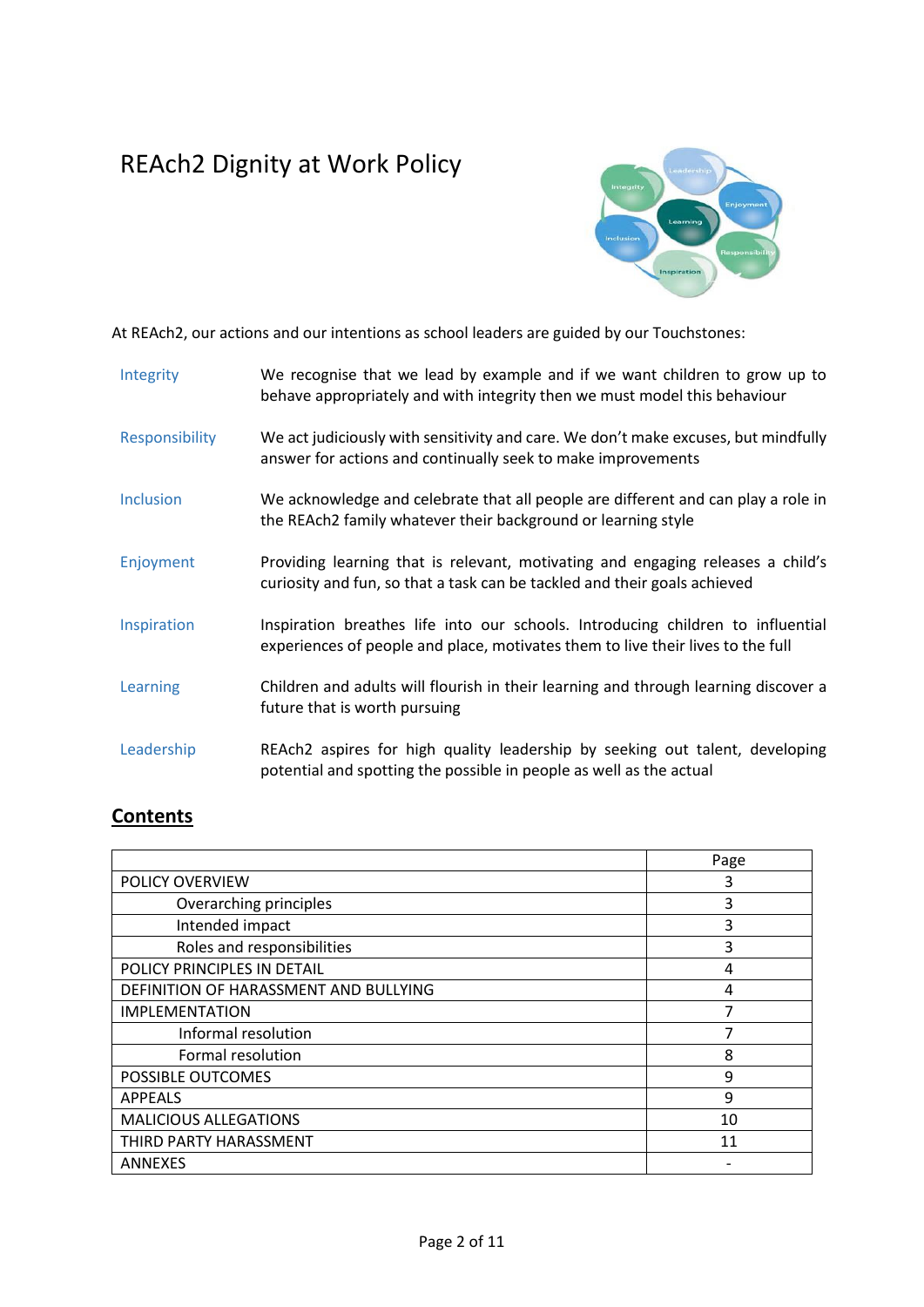#### **1. POLICY OVERVIEW**

#### **1.1 Overarching Principles**

All employees have the right to feel safe in a supportive and non-threatening working environment, free from bullying and harassment. REAch2 seeks to:

- provide a working environment where no form of bullying, harassment or discriminatory treatment is tolerated, whatever the motivation and to help create a working environment where everyone is treated with dignity and respect;
- help identify conduct which may amount to bullying or harassment;
- set out the procedure to be followed if complaints of bullying or harassment are raised in the workplace;
- provide training, advice and guidance for managers, employees and governors on how to raise or respond to such complaints fairly, effectively and promptly.

REAch2 will not tolerate bullying or harassment of any kind and will ensure that:

- all allegations are investigated promptly, sensitively and confidentially by appropriately experienced investigating officers and, if appropriate, disciplinary action is considered; and
- all employees are protected from victimisation for making or being involved in a complaint in good faith under this Policy.

In accordance with the Equality Act 2010 and the public sector equality duty to eliminate discrimination and advance equality of opportunity, monitoring of the procedure will be undertaken to collect information such as: the type and frequency of complaints arising; the proportion of complaints resolved satisfactorily; any problem areas to be addressed; and any additional training required.

Throughout this document the word 'complainant' will be used to describe the individual who has raised a bullying and/or harassment complaint.

#### **1.2 Intended Impact**

The aim of the policy is to ensure a positive, enjoyable working environment where workers can do their best and know they are safe from bullying or harassment from anyone else in the workplace.

#### **1.3 Roles and Responsibilities**

#### **Employee's responsibilities**

- Ensure that they are familiar with and act in accordance with the terms of the Policy.
- Treat one another with dignity, respect and courtesy when carrying out their day-to-day duties.
- Avoid participating in or condoning acts of bullying, harassment, victimisation or discriminatory behaviour in the work-place.
- Encourage individuals who are the subject of this behaviour to seek support and assistance through the informal and/or formal stages of this Policy.
- Offer assistance to the complainant by providing truthful evidence in support of such complaints.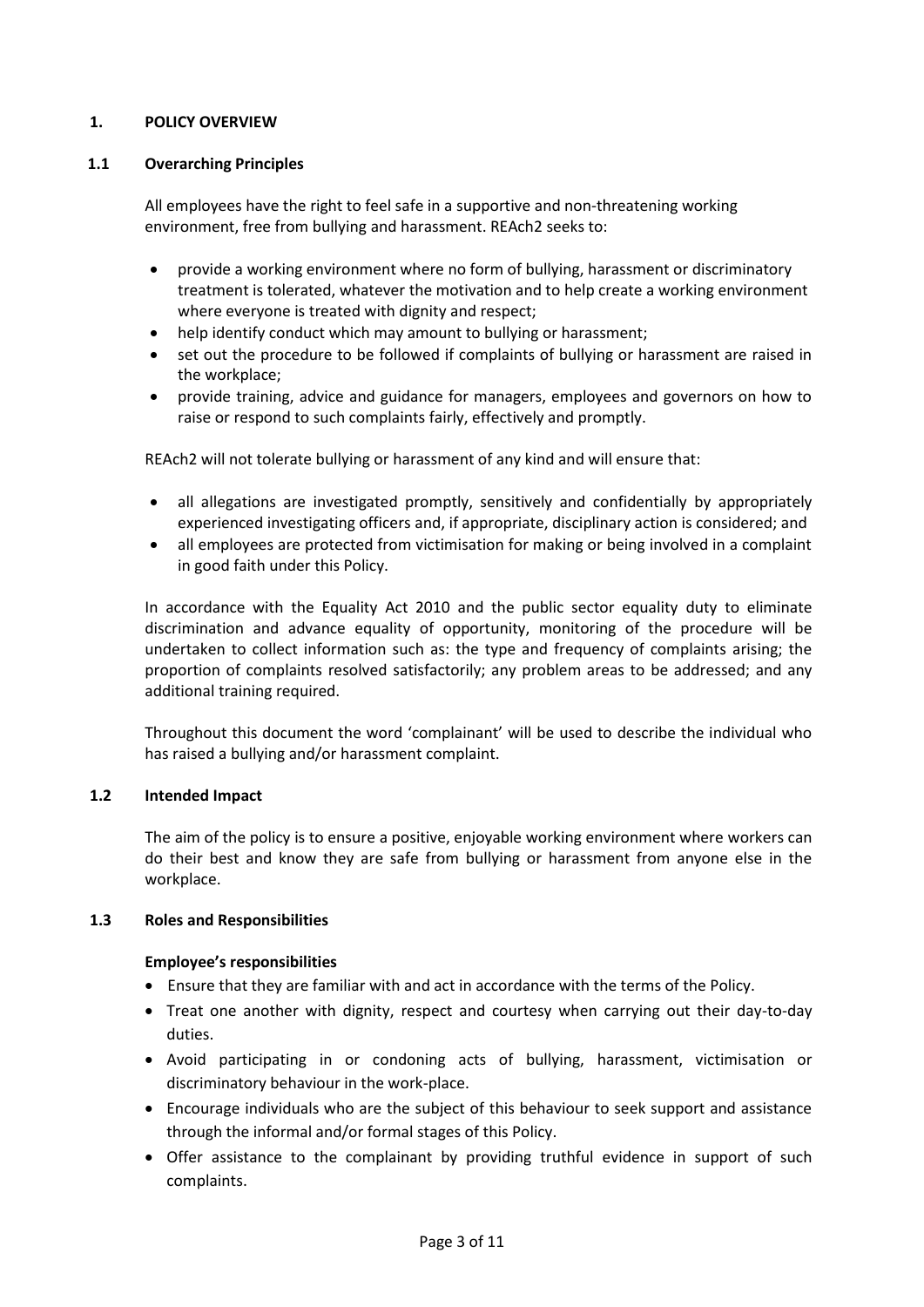#### **Line Manager's responsibilities**

- Ensure that all staff and governors are made aware of the Policy and of their rights and responsibilities under it.
- Ensure that all staff know how to access the Policy if they feel they have been subject to bullying or harassment or wish to support a colleague with the process.
- To assist employees to understand the nature of this Policy compared to the Grievance Policy and the Whistle Blowing Policy, and to follow the appropriate procedure, according to their needs
- Do all that they reasonably can to ensure that the work environment is free from discriminatory or intimidating behaviour, and ensure that they lead by example in promoting a culture where everybody is treated with dignity and respect.
- Take appropriate action to eliminate bullying and harassment if this is witnessed in the work-place, regardless of whether or not a complaint has been made.
- To be aware of trends and patterns of behaviour in school that may indicate that unwanted behaviour is taking place, even if a formal complaint has not been made.
- Take allegations of bullying, harassment or other unwanted behaviour seriously and deal with them promptly, consistently, sympathetically and confidentially.
- Demonstrate positive behaviour in their interactions with staff and avoid behaving in any way which might be construed as unwelcome.

#### **2. Policy principles in detail**

This Policy covers bullying, harassment and/or discriminatory treatment in the workplace and in any work related setting outside of the workplace, e.g. school trips, visits and/or some social events.

It applies to employees, agency staff, contractors and anybody engaged to work for REAch2 in a school or other location and to individual or collective complaints of bullying, harassment or discriminatory treatment. However, if the complainant or person allegedly causing the unacceptable treatment or behaviour is not an employee of the school, it will apply with any necessary modifications. For example, complaints received about an agency worker, would need to be referred to the relevant agency, who may decide to remove the worker following an appropriate investigation.

This Policy does not apply to complaints unrelated to bullying, harassment or discriminatory treatment, which should be dealt with under the Grievance Procedure or complaints under the Public Interest Disclosure Act, which should be dealt with under the REAch2 Whistle-Blowing procedure.

#### **3. DEFINITION OF HARASSMENT AND BULLYING**

#### **What is Harassment?**

Harassment is a recognised legal concept within discrimination law. Harassment is unwanted conduct related to a relevant protected characteristic, which are sex, gender reassignment, race (including colour, nationality, and ethnic or national origins), disability, sexual orientation, religion or belief or age, which:

 has the purpose of violating an individual's dignity or creating an intimidating, hostile, degrading, humiliating or offensive environment for that individual; or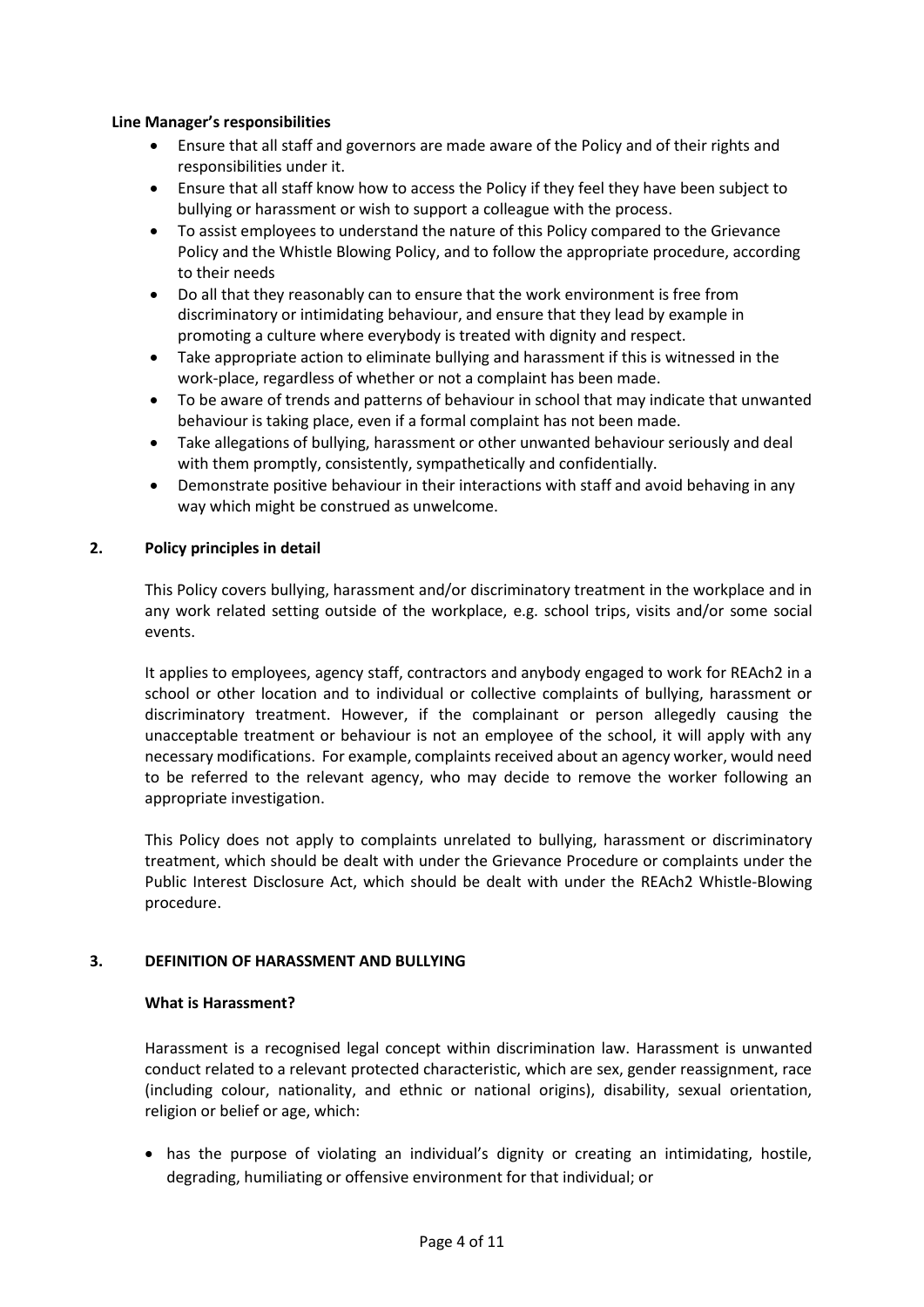• is reasonably considered by that individual to have the same effect as above, even if this effect was not intended by the person(s) alleged to be responsible for the conduct.

Where similar behaviour is not motivated by one of the protected characteristics recognised in the Equality Act 2010, the matter may be dealt with under the bullying section of this Policy (see below).

Conduct becomes harassment if it persists once it has been made clear that it is regarded as unwelcome by the recipient. However, a single act can amount to harassment if it is sufficiently serious. Furthermore, some actions may be so obviously offensive, that the recipient will not necessarily need to make it clear that it is unwelcome.

Individuals can also be subjected to harassment on the following grounds:

- Membership (or non-membership) of a trade union including participating in union activities and being a union representative
- Employment status (e.g. part-time, temporary/fixed-term)
- Criminal record
- **•** Health
- Physical characteristics.

Bullying and harassment can take a variety of forms, including physical (e.g. unnecessary touching or assault), verbal (e.g. jokes, offensive language, gossip, slander or offensive songs) and/or nonverbal (e.g. offensive or threatening letters, emails, text messages and/or social media postings). Conduct may be bullying and/or harassment whether or not the individual behaving in that way intends to offend.

#### **Examples of Harassment**

It is not possible to set out all types of behaviour which will constitute harassment but a nonexhaustive list may include:

- Physical conduct ranging from unwelcome touching to serious assault;
- Unwelcome sexual advances or contact;
- Spreading malicious rumours;
- Insulting an individual through words or conduct:
- Demeaning comments about an individual's appearance;
- Derogatory or demeaning jokes or comments of a sexual or racial nature or about an individual's age, disability, sexual orientation or religion;
- Offensive written remarks or comments;
- Verbal or physical threats and intimidation;
- Exclusion or victimisation;
- Ridiculing or demeaning someone in front of others e.g. picking on them or setting them up to fail;
- Unjustified, persistent criticism or negative comments;
- Overbearing supervision or other misuse of power or position;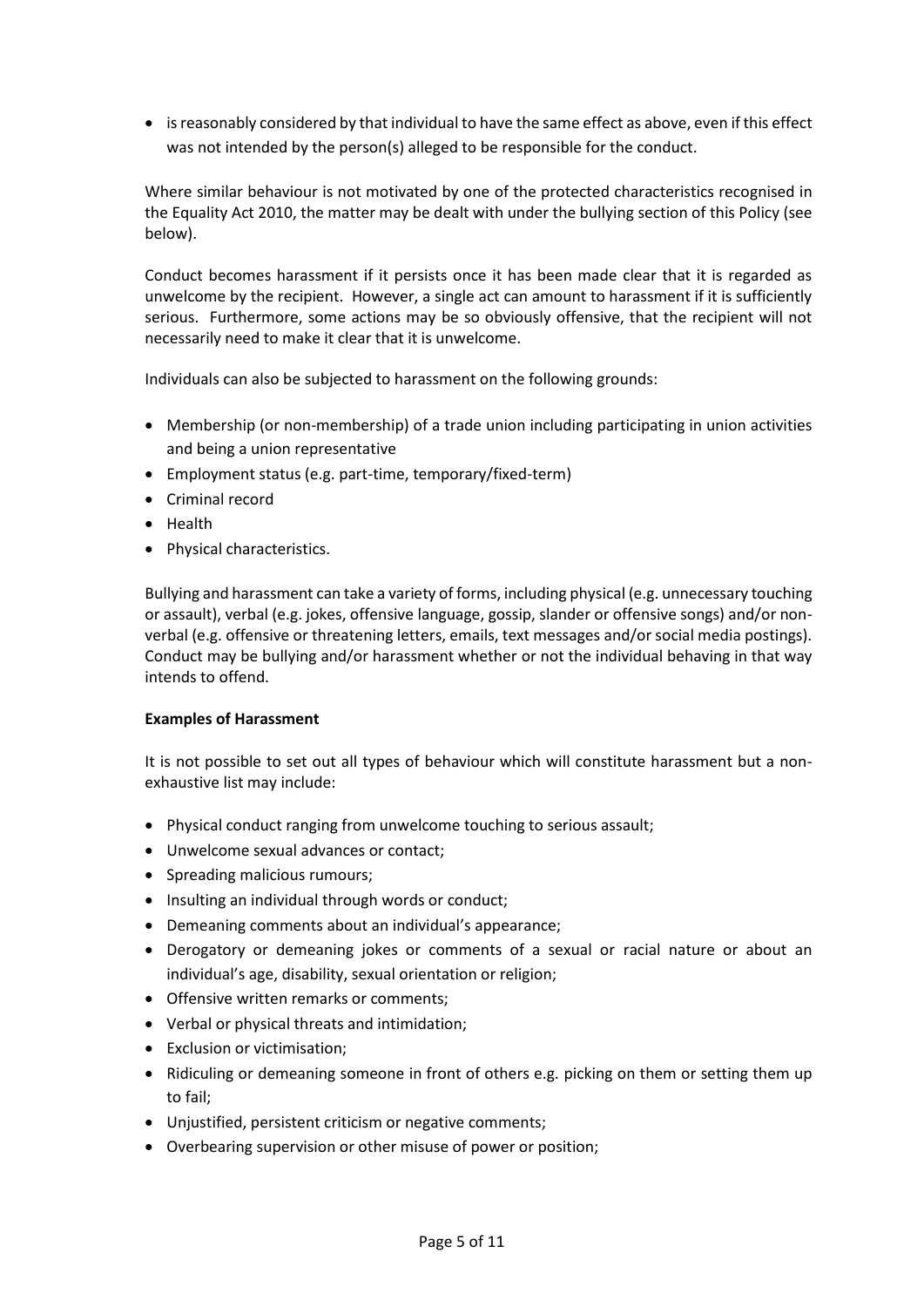- Preventing an individual from progressing by intentionally blocking promotion or training opportunities;
- Deliberately undermining an individual by overloading and/or constant criticism;
- Deliberately ignoring an individual because they are associated or connected with somebody with a protected characteristic;
- Repeated, unnecessary observation;
- The display of offensive material, graffiti or badges:
- Intrusive questioning about someone's private life;

Some of the examples set out in the section below on bullying (which are not listed above) could also amount to harassment.

The examples listed above must be viewed in terms of the distress that they cause to the individual. It is the impact on the recipient that will determine whether or not there is a case to answer for harassment.

Post-employment harassment arises when harassment, victimisation or discrimination occurs following the end of the working relationship. This could cover issues such as references, either written or verbal. In extreme cases, some forms of harassment, such as stalking, incitement to racial hatred, assault, may constitute a serious criminal offence.

Harassment can be both a civil and criminal offence. Furthermore, employees can be held vicariously or jointly liable for incidents of harassment by an employee to another.

#### **Victimisation**

Victimisation is when an individual is treated detrimentally because they have made a complaint or intend to make a complaint about bullying, harassment or other discriminatory behaviour. This could include an employee who has or who intends to give evidence relating to a complaint made by another employee.

#### **Freedom of expression**

Freedom of expression may sometimes be used as a defence to allegations of harassment. Although it is a fundamental right and REAch2 recognises that workers have the right to express their religious, political and philosophical beliefs in the workplace within limits, freedom of expression will never be used as justification for making statements or comments which discriminate against or harass, or incite violence or hatred against other people, particularly by reference to their protected characteristics.

#### **What is bullying?**

Bullying is a type of harassment where the behaviour is not motivated by one of the protected characteristics. There are various definitions of bullying. Acas defines bullying as 'offensive, intimidating, malicious or insulting behaviour, and/or an abuse or misuse of power through means that undermine, humiliate, denigrate or injure the recipient'.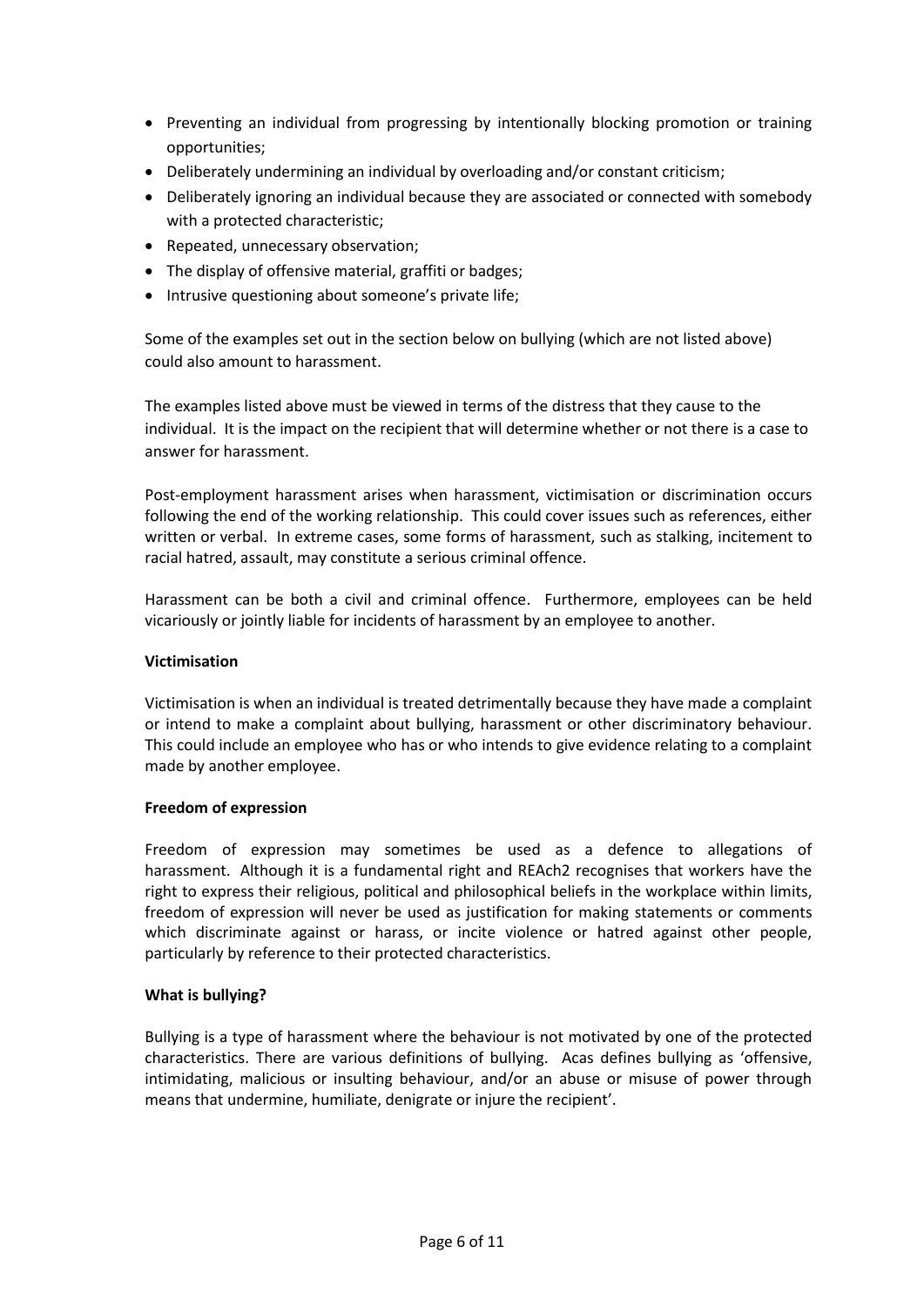#### **Examples of Bullying**

The examples below illustrate conduct which may be regarded as bullying. Some of these are similar to the examples of harassment above and the list is not exhaustive:

- verbal or physical threats and intimidation;
- humiliation in front of others;
- unjustified, persistent criticism or negative comments;
- offensive or abusive personal remarks;
- setting unobtainable targets, imposing unreasonable deadlines or constantly changing work targets in order to cause a person to fail;
- belittling a person's opinion;
- making false allegations;
- monitoring work unnecessarily and intrusively;
- removing areas of work without justification;
- imposing unfair sanctions

#### **Fair Management or Bullying and Harassment?**

A common feature of all forms of behaviour which constitute harassment and bullying is that they are unwanted by the recipient. It is important, however, to distinguish between reasonable management instructions, even if unwelcome, and bullying.

#### **Harassment and bullying of employees by members of the school community**

Employees may experience bullying or harassment from governors, parents, and other visitors to the school as well as harassment from pupils or colleagues. It is not part of an employee's duties to accept or tolerate such behaviour.

All such complaints of harassment made by employees will be investigated, and REAch 2 will provide support to any employee who is the victim of harassment by a member of the public in the course of their employment.

#### 4. **IMPLEMENTATION**

#### **INFORMAL RESOLUTION**

Any employee who considers that the behaviour of someone else in the workplace is unacceptable to them is encouraged to try and resolve complaints in an informal manner before addressing the formal stages below. It is acknowledged that misunderstandings can occur, which can lead to a perception that bullying is taking place. Early informal attempts to diffuse a situation may bring more lasting and beneficial results than using the formal steps, particularly where the recipient may be unaware that s/he has caused offence in the first place.

Informal approaches may include: face-to-face discussion with the person allegedly causing the unacceptable treatment or behaviour; mediation; and/or counselling.

If they feel able to do so, the complainant should meet with the person allegedly causing the unacceptable treatment or behaviour to bring the unwanted behaviour to their attention and to ask for it to stop. This gives the person allegedly causing the unacceptable treatment or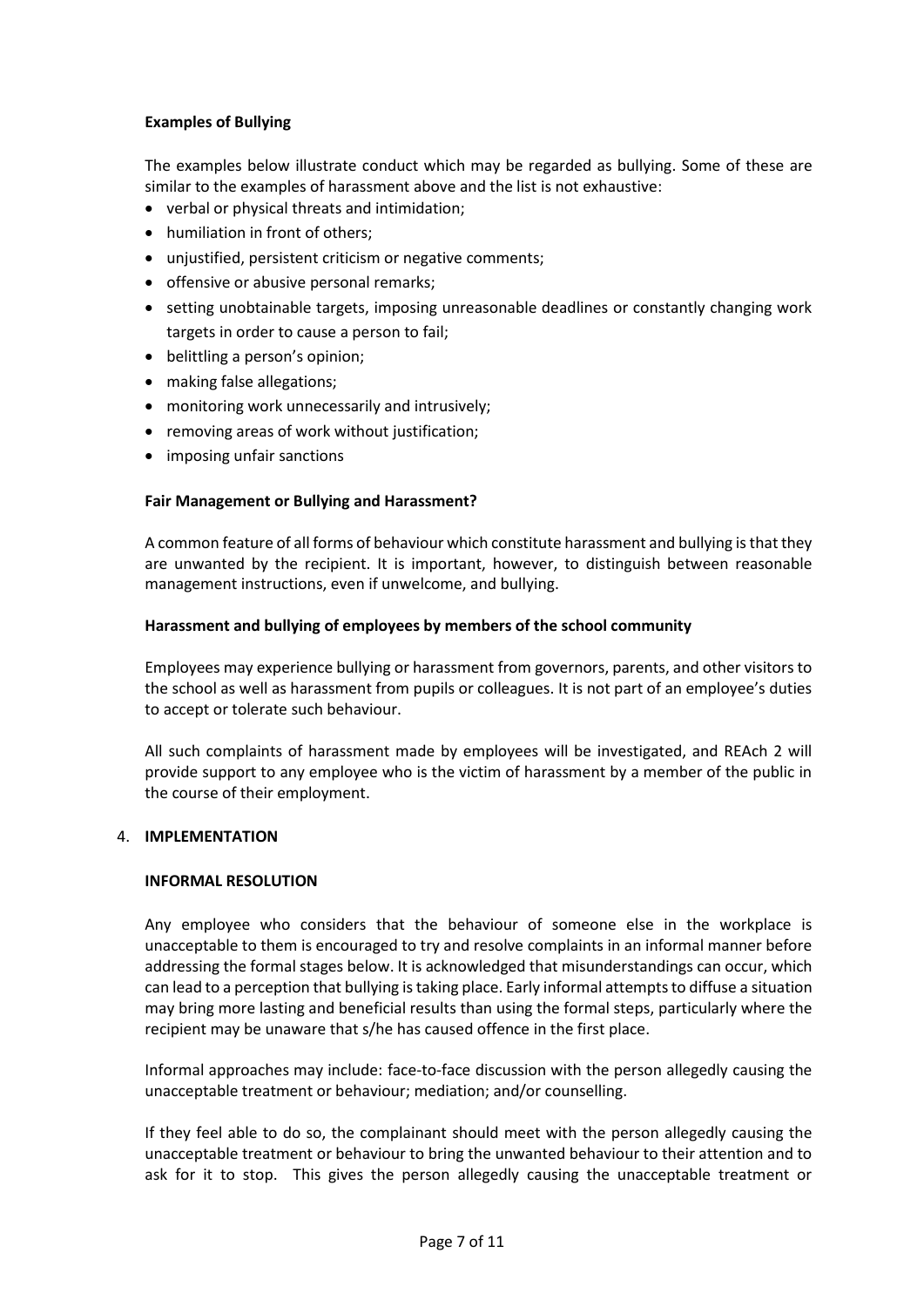behaviour an opportunity to change their behaviour. It is recommended that a note of the conversation is kept (including date, time, concerns and who was present). Whilst employees do not have a statutory right to be accompanied by a companion or trade union representative at informal meetings, this support may be beneficial to both parties in contentious or difficult cases and the employee is encouraged to seek HR support and the support of a trade union representative at this informal stage.

Any employee who feels that they have been subject to bullying or harassment should make a written record of the incident(s), date(s), times and witnesses for future reference and may wish to contact their trade union representative, companion and/or line manager for advice and support.

Mediation may be attempted at any stage of this process subject to agreement between the parties. However, if it is attempted, the formal process will be suspended pending the outcome of the mediation process. If mediation is unsuccessful, this Policy will continue.

If an informal solution is found, then the manager should do all that they reasonably can to manage the situation to ensure that the working relationships are back on track and do not deteriorate.

REAch2 recognises that the informal suggestions above may not be appropriate for more serious complaints of bullying or harassment; that some staff may not be comfortable having a direct conversation with the person(s) concerned or that the concerns continue despite an informal approach and/or mediation being attempted. In these circumstances, staff should use the formal steps outlined below.

#### **FORMAL RESOLUTION**

Any employee who wishes to raise a complaint of bullying and/or harassment formally should set them out in writing and should ensure that they are as detailed as possible. This should include:

- the name of the person(s) whose behaviour they believe amounts to harassment and/or bullying;
- the type of behaviour that is causing offence, with specific examples (including dates, times and location(s) as appropriate) and details of how this made them feel;
- the names of anyone else who witnessed the incidents;
- any action that the complainant has already taken to deal with or stop bullying or harassment (e.g. informal steps above).

If a matter relates to one specific incident, an employee should do all that they reasonably can to lodge a formal complaint within 20 working days of the incident taking place. However, it is recognised that complaints of this nature may relate to cumulative actions taking place over a period of time in which case an employee should lodge a formal complaint within 20 working days of the latest incident taking place.

The formal complaint should be sent to the head teacher, unless the complaint is about the head teacher, in which case it should be passed to the Chair of Governors. If the complaint is also against the chair, it should be passed to the vice-chair or another independent governor. Complaints made by a head teacher should be passed to the Regional Director in the first instance. If, for any reason, the employee feels uncomfortable raising a formal complaint about a head teacher with the chair or vice chair, they should take advice from HR or from their trade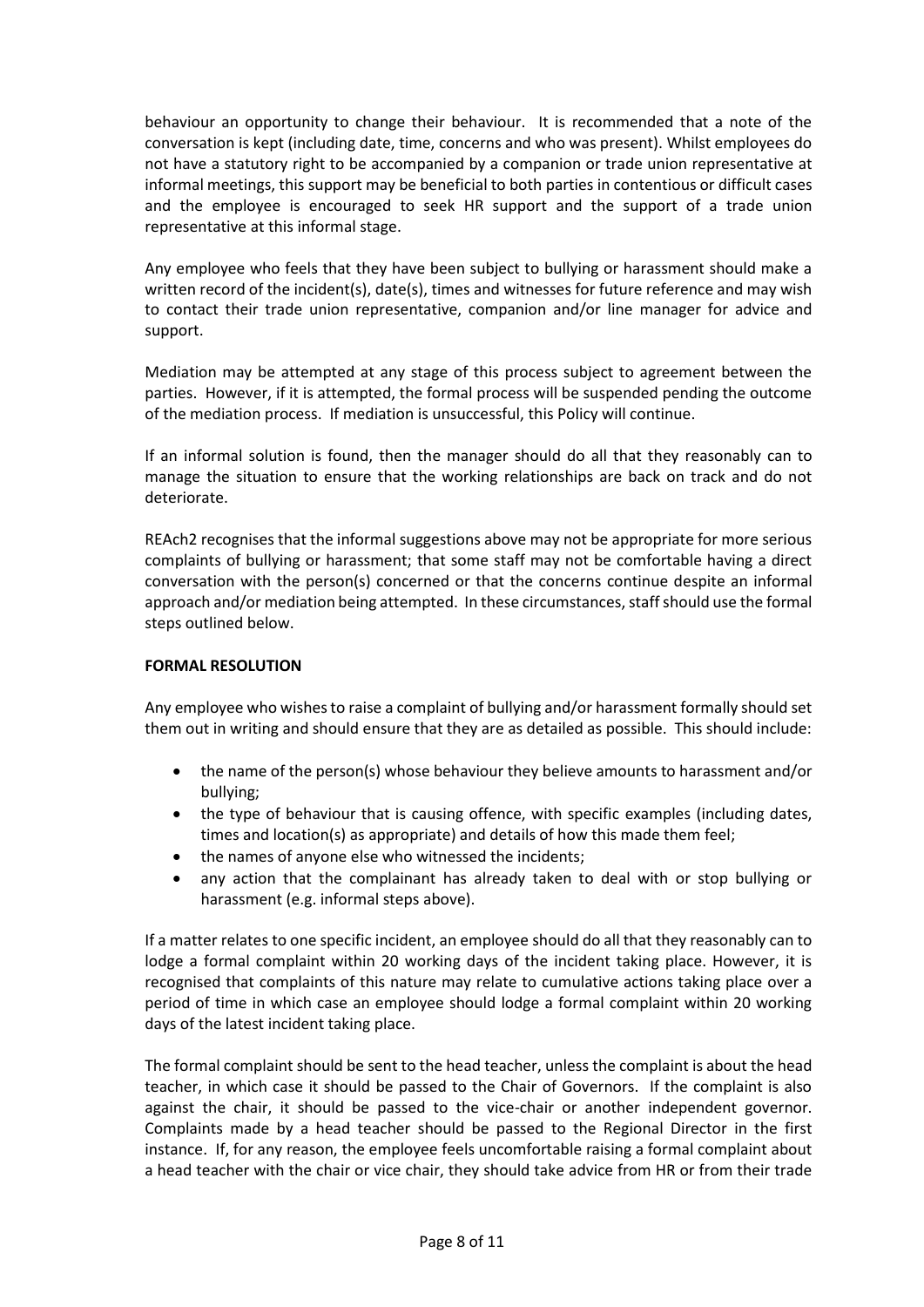union representative. In very serious cases, a criminal offence may be alleged and the member of staff may also wish to report matters directly to the police.

The person receiving the complaint, known as the Commissioning Officer, should:

- acknowledge the complaint in writing within five working days (and refer to the date of receipt), unless there are exceptional circumstances in which case the response will be made as soon as reasonably practicable.
- arrange for the complaint to be investigated promptly under the Disciplinary Procedure by contacting HR and commissioning an independent investigator.
- send a letter to the employees concerned (including witnesses) to confirm that they will be contacted by an independent investigator and invited to an investigation meeting where they can be accompanied by a companion or trade union representative who is not already involved in the case.
- Inform the alleged harasser or bully of the complaint.

The investigator will be impartial, at an appropriate level of seniority and with experience and/or training to allow a thorough understanding of relevant issues. Investigating officers must be available to conduct the investigation within the timescale below.

#### **5. POSSIBLE OUTCOMES**

The investigation will conclude with a written report by the investigating officer to the Commissioning Officer and will include any evidence of whether the alleged conduct took place. The outcome and the next steps are the decision of the Commissioning Officer. This decision will be based on the facts presented in the report and advice from HR. The Commissioning Officer can discuss the findings with the investigator in order to obtain a greater understanding of the evidence before a final decision is made.

Whatever the outcome, the Commissioning Officer should meet with the person allegedly causing the unacceptable treatment or behaviour and the Complainant individually to discuss the findings within 15 working days of receiving the complaint. If the matter leads to a disciplinary hearing against the person allegedly causing the unacceptable treatment or behaviour, the Complainant is entitled to receive a full copy of the investigation report and appendices.

If the Commissioning Officer considers that there is no case to answer for disciplinary action, this may be discussed with the investigating officer. It is then good practice for the Commissioning Officer to meet with the complainant and the person allegedly causing the unacceptable treatment or behaviour individually to discuss a summary of the findings and recommendations, and agree any next steps. This could include: a request to the harasser to stop the behaviour which caused the complainant to feel harassed and counselling, guidance training or mediation.

If the Commissioning Officer considers, having regard to the investigator's report, that there is a case to answer for disciplinary action against the person allegedly causing the unacceptable treatment or behaviour, these findings should be discussed with HR and next steps agreed. The Commissioning Officer will keep the complainant and the person allegedly causing the unacceptable treatment or behaviour updated so as to avoid any surprises.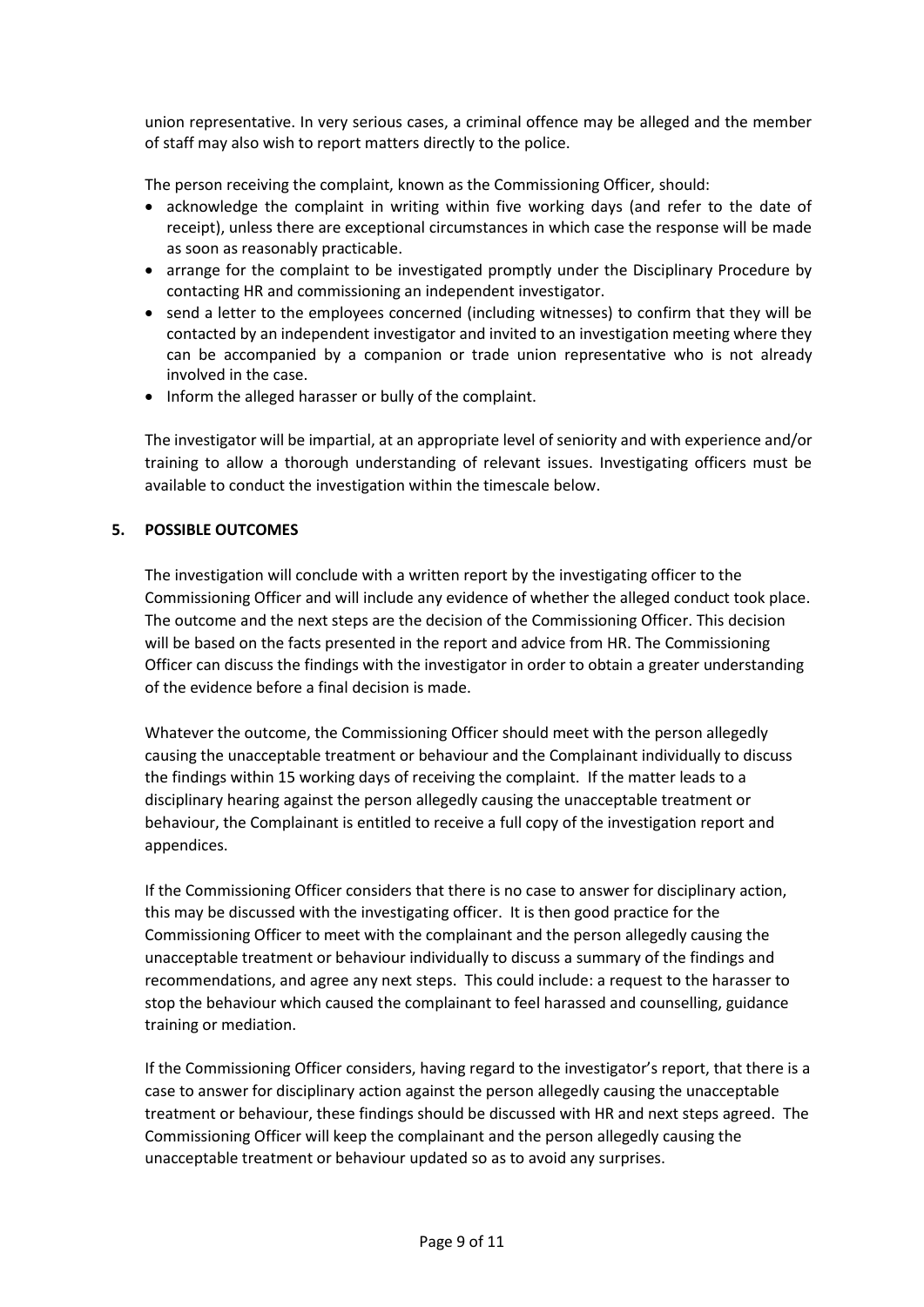Where it is decided that disciplinary action may be warranted, the disciplinary procedure will be followed. Where this results in a disciplinary sanction other than dismissal then, wherever practicable, the complainant will be given the choice of remaining in their post or being transferred to another location/position. Where the complainant opts to be transferred, this should not lead to any disadvantage in terms and conditions of employment.

#### **6. APPEALS**

If the complainant is dissatisfied with the outcome of the investigation into their formal complaint of bullying or harassment, they have the right of appeal against that decision.

The appeal should be made in writing to the Chair of Governors within 10 working days of receiving formal written notification of the outcome.

The appeal must be heard by an impartial committee of 3 governors who have had no involvement in the matter to date, known as the Appeal Committee.

The appeal letter must clearly set out the appellant's (ie the Complainant) specific concerns and the basis for those concerns. The letter should be accompanied by any additional evidence to be presented in support of the appeal. If the appellant does not wish to provide any supporting evidence, they must confirm this in their letter of appeal. They may not be able to use evidence not previously provided at any appeal hearing. The appellant should also name any witnesses they wish to call and to indicate whether they will be accompanied by a companion or trade union representative.

The Chair of Governors will liaise with HR to arrange the appeal as quickly as possible and within 15 working days. Every effort will be made to agree a date with the employee's representative if they are already involved in the case, before sending out the formal invite letter and supporting paperwork to the relevant parties.

The appellant may suggest an alternative time and date as long as it is reasonable and is not normally more than 5 working days after the original date. The Appeals Committee may reject the suggestion if it is unreasonable and may proceed to hear the case in the absence of the employee or the employee's representative. The Appeals Committee may also defer the date of the hearing to reach mutual agreement on a particular date.

The Chair of Governors shall give a minimum of 5 working days' notice of the hearing to all participants and the Appellant will be entitled to receive a full copy of the investigation report and appendices at this stage.

Present at the appeal hearing, will be the Appeal Committee, the Appellant, the Commissioning Officer, the Investigating Officer and the Appellant's representative. The Appellant will start by presenting the grounds of appeal and the Investigating Officer and/or the Commissioning Officer will respond on behalf of management.

Following an adjournment to consider the evidence, the Appeal Committee may dismiss/reject the employee's appeal (so that the original outcome stands); or uphold/accept the employee's appeal and determine what further action should be taken